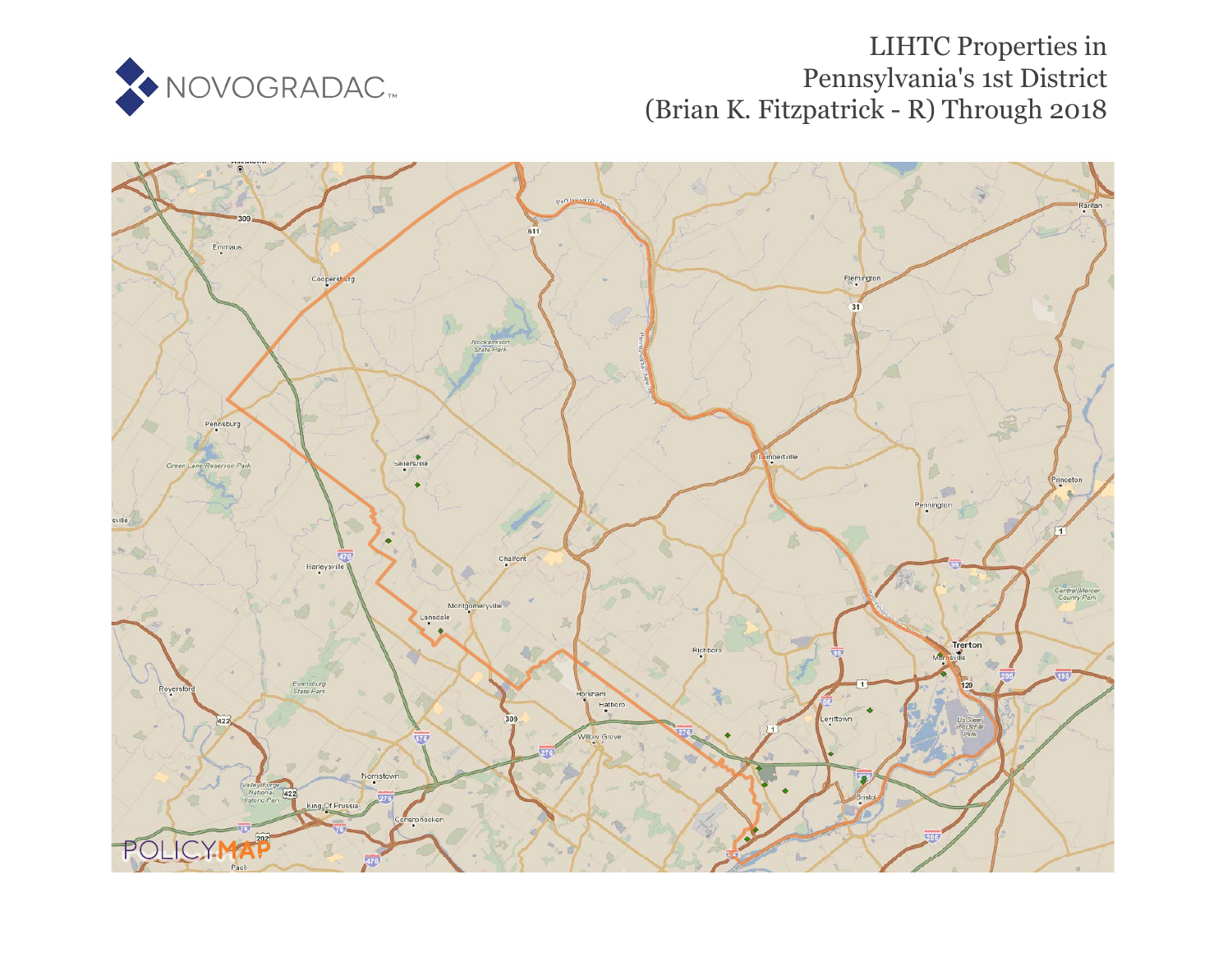## LIHTC Properties in Pennsylvania's 1st District Through 2018

| <b>Project Name</b>                                                               | <b>Address</b>                                  | City                  | <b>State</b> | <b>Zip Code</b> | Nonprofit<br><b>Sponsor</b> | <b>Allocation</b><br>Year | <b>Annual</b><br><b>Allocated</b><br><b>Amount</b> | <b>Year PIS</b>      | <b>Construction Type</b> | <b>Total</b><br><b>Units</b> | Low<br>Income<br><b>Units</b> | <b>Rent or</b><br><b>Income</b><br><b>Ceiling</b> | <b>Credit %</b>                        | <b>Tax-Exempt</b><br><b>Bond</b> | <b>HUD Multi-Family</b><br>Financing/<br><b>Rental Assistance</b> |
|-----------------------------------------------------------------------------------|-------------------------------------------------|-----------------------|--------------|-----------------|-----------------------------|---------------------------|----------------------------------------------------|----------------------|--------------------------|------------------------------|-------------------------------|---------------------------------------------------|----------------------------------------|----------------------------------|-------------------------------------------------------------------|
| <b>SILVERLAKE APTS</b>                                                            | 1227 MARIE<br><b>LOWE DR</b>                    | <b>BRISTOL</b>        | PA           | 19007           | Yes                         | 1991                      | \$117,006                                          | 1991                 | <b>New Construction</b>  | 15                           | 15                            | 60% AMGI                                          | $30\,\%$ present $\,$ No value         |                                  |                                                                   |
| TOWPATH HOUSE APTS $\frac{475 \text{ N} \text{ DELMORR}}{\text{AVE}}$ MORRISVILLE |                                                 |                       | PA           | 19067           | Yes                         | 1994                      | \$130,475                                          | 1994                 | Acquisition and Rehab 17 |                              | 17                            | 60% AMGI                                          | $70\,\%$ present $\,$ No $\,$<br>value |                                  |                                                                   |
| CORNWELLS HEIGHTS 1100 GRAVEL<br><b>ELDERLY HOUSING</b>                           | PIKE                                            | <b>BENSALEM</b>       | PA           | 19020           | Yes                         | 2003                      | \$572,961                                          | 2006                 | <b>New Construction</b>  | 60                           | 60                            | 60% AMGI                                          | $30\,\%$ present $\,$ No value         |                                  |                                                                   |
| ANDALUSIA SENIOR<br>HOUSING                                                       | 1086 BRISTOL<br>PIKE                            | <b>BENSALEM</b>       | PA           | 19020           | Yes                         | 1997                      | \$275,423                                          | 1997                 | New Construction         | 36                           | 36                            | 60% AMGI                                          | $30$ % present $\,$ No $\,$<br>value   |                                  |                                                                   |
| PENN VILLA                                                                        | 599 DIAMOND<br><b>ST</b>                        | SELLERSVILLE          | PA           | 18960           | Yes                         | 2012                      | \$3,380,824                                        | 2011                 | <b>New Construction</b>  | 23                           | 23                            | 60% AMGI                                          | Not<br>Indicated                       | No                               |                                                                   |
| <b>SOMERTON COURT</b><br><b>SENIOR</b>                                            | <b>SOMERTON &amp;</b><br><b>TREVOSE RD</b>      | <b>BENSALEM</b>       | PA           | 19053-0000      | No                          | 2014                      | \$1,448,898                                        | 2013                 | <b>New Construction</b>  | 60                           | 60                            | 60% AMGI                                          | $70\,\%$ present $\,$ No value         |                                  | No                                                                |
| RELIANCE CROSSING                                                                 | N 2ND ST & E<br>RELIANCE RD                     | <b>SOUDERTON</b>      | PA           | 18964-0000      | No                          | 2017                      | \$1,170,738                                        | 2016                 | <b>New Construction</b>  | 56                           | 56                            | 60% AMGI                                          | $70\,\%$ present $\,$ No value         |                                  | No                                                                |
| <b>BENSALEM</b><br>PRESBYTERIAN APTS                                              | 1900 BYBERRY<br>RD                              | <b>BENSALEM</b>       | PA           | 19020           | No                          | 2000                      | \$445,606                                          | 2000                 | <b>New Construction</b>  | 53                           | 53                            | 60% AMGI                                          | $30\,\%$ present $\,$ No value         |                                  |                                                                   |
| <b>COLEMAN COURT</b><br><b>TOWNHOMES</b>                                          | 615 COLEMAN<br>$\operatorname{AVE}$             | <b>MORRISVILLE</b>    | PA           | 19067           | Yes                         | 2000                      | \$39,369                                           | 2001                 | New Construction         | $5\phantom{.0}$              | $5\phantom{.0}$               | <b>50% AMGI</b>                                   | $30$ % present $\,$ No value           |                                  |                                                                   |
| GRUNDY GARDENS<br><b>SENIOR HOUSING II</b>                                        | <b>460 S OLDS</b><br><b>BLVD</b>                | <b>FAIRLESS HILLS</b> | PA           | 19030           | No                          | 2000                      | \$448,008                                          | 2001                 | New Construction         | 60                           | 60                            | 60% AMGI                                          | $30$ % present $\,$ No $\,$<br>value   |                                  |                                                                   |
| <b>BENSALEM VETERANS</b><br>APTS                                                  | 3063<br>MECHANICSVIL BENSALEM<br><b>LERD</b>    |                       | PA           | 19020           |                             | 2012                      | \$0                                                | Insufficient<br>Data | Not Indicated            | 40                           | $\mathbf 0$                   |                                                   | Not<br>Indicated                       |                                  |                                                                   |
| <b>COUNTRY COMMONS</b>                                                            | $3338$ $\rm RICHLIEU$<br>$\mathbb{R}\mathbb{D}$ | <b>BENSALEM</b>       | PA           | 19020           |                             | Insufficient<br>Data      | $\$0$                                              | Insufficient<br>Data | Not Indicated            | 352                          | $\bf{0}$                      |                                                   | Not<br>Indicated                       |                                  |                                                                   |
| <b>FOXWOOD MANOR</b><br><b>APTS</b>                                               | $2180$ VETERANS $$\tt LEVITTOWN$$<br><b>HWY</b> |                       | PA           | 19056           |                             | Insufficient<br>Data      | $\$0$                                              | Insufficient<br>Data | Not Indicated            | 228                          | $\mathbf 0$                   |                                                   | Not<br>Indicated                       |                                  |                                                                   |